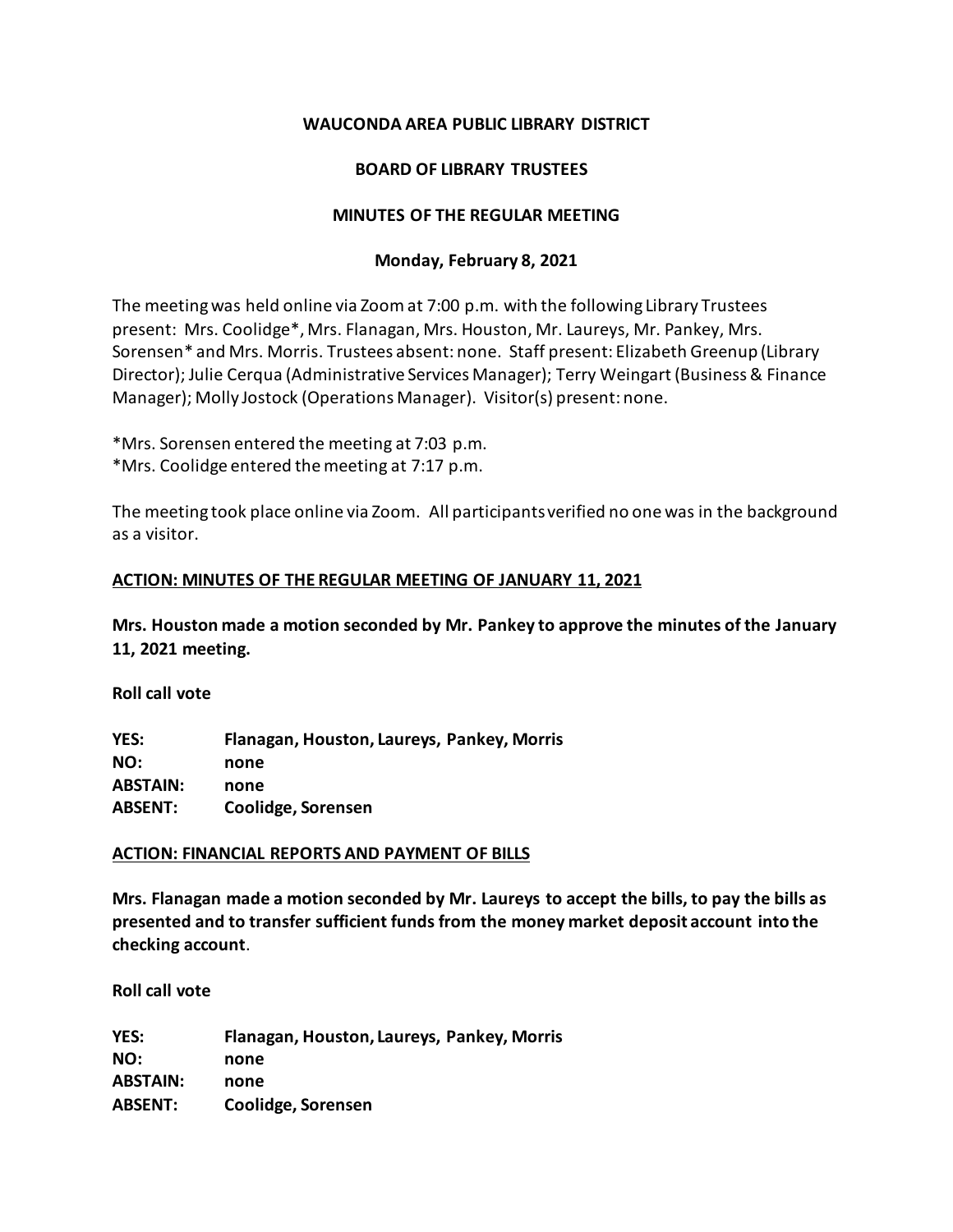**Motion carried.**

## **LIBRARY USAGE, LIBRARY DIRECTOR AND DEPARTMENTAL REPORTS**

Ms. Greenup discussed library usage for January. Econtent usage continues to increase.

Ms. Greenup provided an update on the success of the winter reading program.

Ms. Greenup provided an update on the evaluation of the HVAC system.

Ms. Greenup briefly discussed the library's reopening plan. We will continue to work with the Lake County Health Department for guidance on the timing of implementing services.

Ms. Greenup discussed the new lease agreement from Konika Minolta Business Solutions, which will include replacing the existing copy machines with new machines, coin towers, service and toner.

The Personnel & Salary Committee discussed meeting prior to the March 8 board meeting.

Ms. Greenup asked if there were questions about the Per Capita Grant requirements from reading *Serving Our Public 4.0*. Mrs. Flanagan asked about the Finance Committee reviewing the capital plan annually. Ms. Greenup said yes. Mrs. Flanagan asked about status of updating the disaster plan. Mrs. Greenup said it is expected to be completed by March 1. Mrs. Flanagan asked about the library's participation beyond RAILS in resource sharing. Mr. Pankey explained how OCLC works, our participation and their umbrella of services. Mrs. Flanagan inquired about the need for teen programs and services. Mrs. Greenup acknowledged the challenges in serving the teen population over the years and especially during COVID. We will revisit teen services and overall programs and services when COVID restrictions are no longer in place.

Ms. Greenup discussed the successful distribution of PPE kits. Mrs. Flanagan made a correction to the report for Transfiguration School. It should read Transfiguration Church. The kits were distributed to the church and not Frassati Catholic Academy.

Ms. Greenup discussed the library's participation in the Wauconda Chamber of Commerce Business & Community Expo to be held virtually February 27 – March 6.

# **COMMITTEE REPORTS**

None.

# **NEW BUSINESS**

None.

**OLD BUSINESS** None.